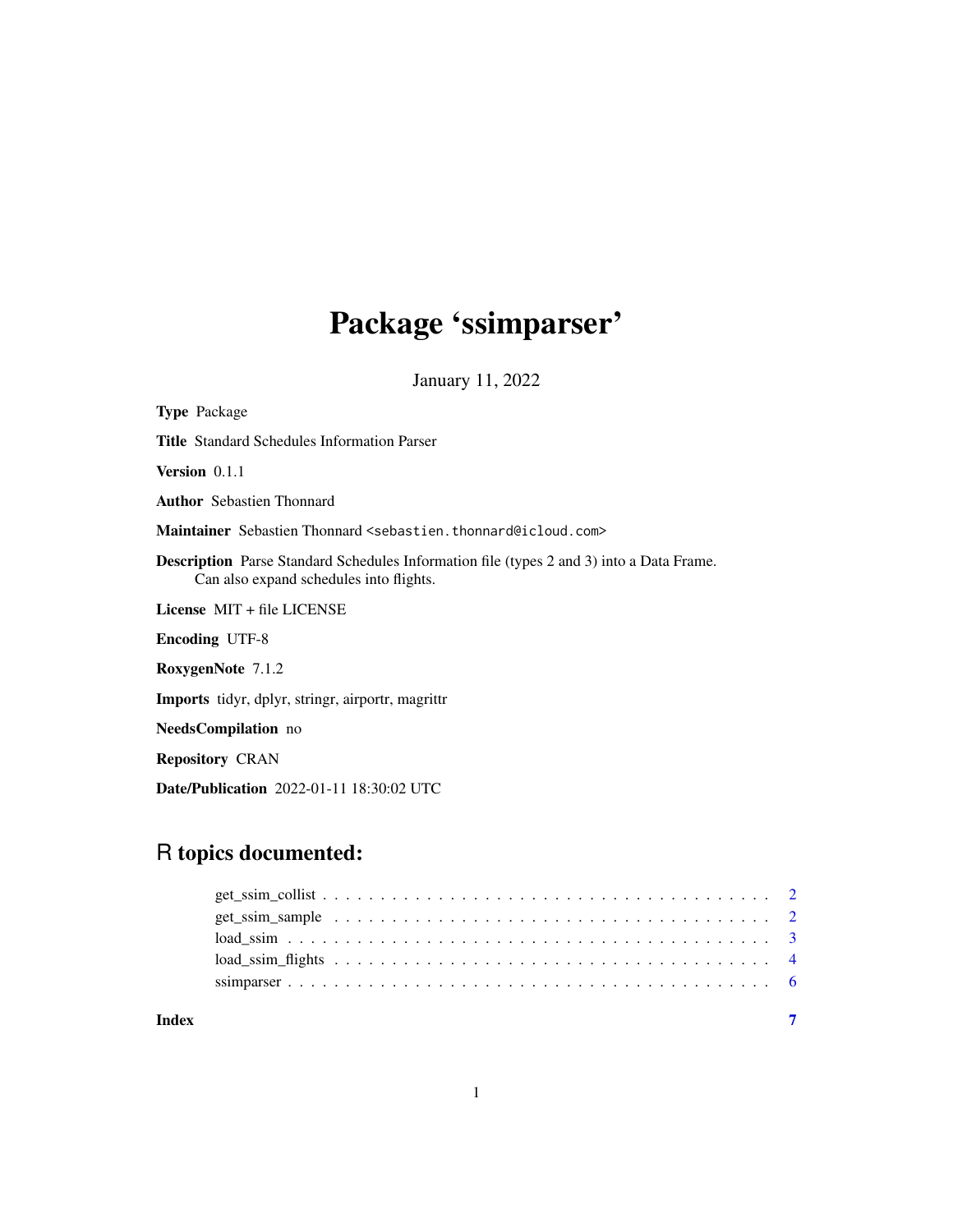# <span id="page-1-0"></span>Description

Get the list of columns that can be parsed from SSIM.

#### Usage

```
get_ssim_collist(getall = TRUE)
```
# Arguments

getall Get all columns (TRUE/FALSE).

# Value

Vector containing the SSIM columns.

### Examples

```
# Get all columns
get_ssim_collist()
# Get some of the most 'useful' columns
get_ssim_collist(FALSE)
```
get\_ssim\_sample *get\_ssim\_sample*

# Description

Get a test SSIM file for validation and testing.

#### Usage

```
get_ssim_sample(
 datefrom = as.Date("2020-11-01"),
 dateto = as.Date("2020-12-01"),
 season = "W20",creadate = Sys.Date()
\mathcal{E}
```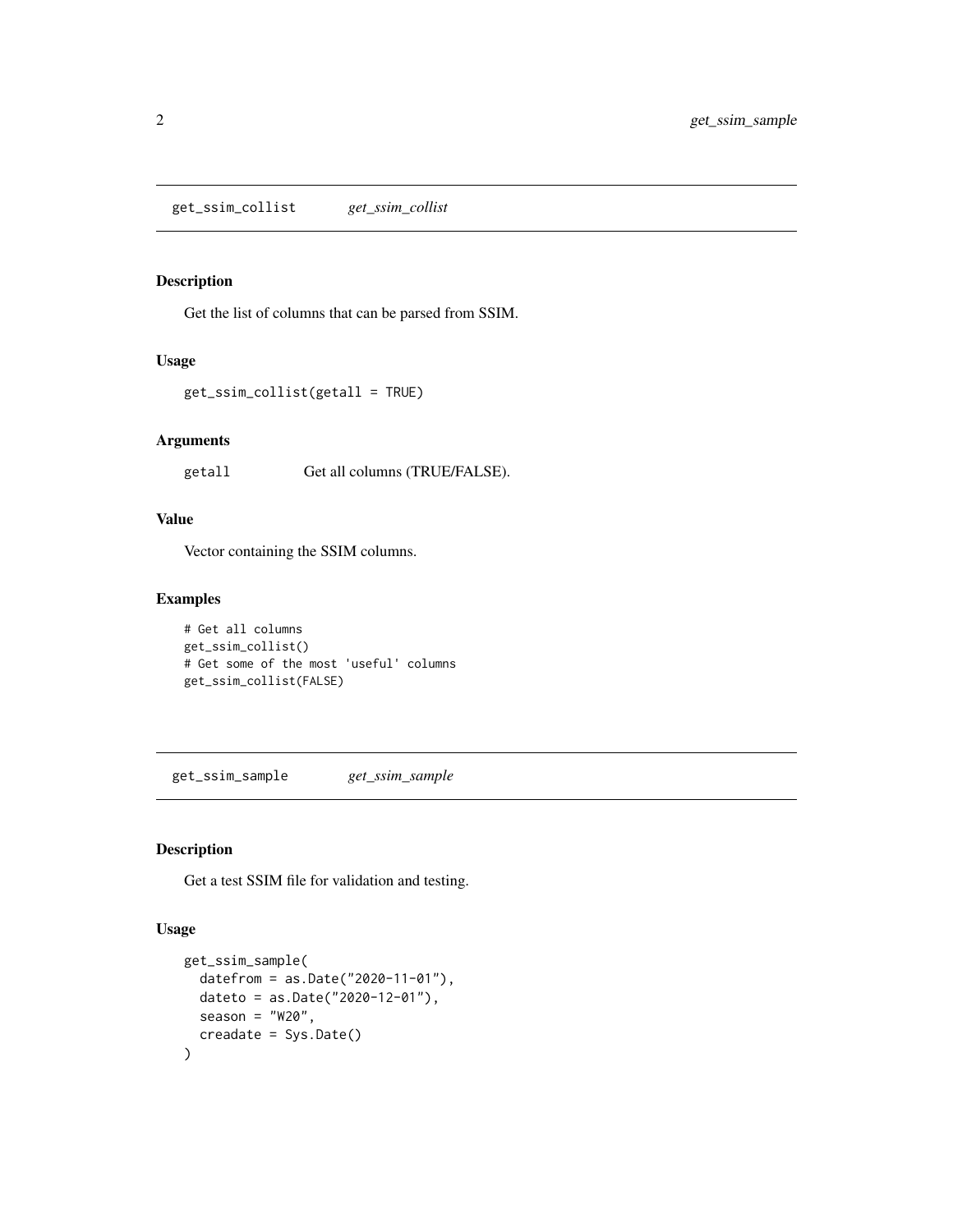# <span id="page-2-0"></span>load\_ssim 3

#### Arguments

| datefrom | First date of the sample.           |
|----------|-------------------------------------|
| dateto   | Last date of the sample.            |
| season   | IATA season ( $W20$ = Winter 2020). |
| creadate | Creation date. Default today.       |

# Value

A character vector containing the SSIM sample.

# Examples

```
# Get sample
sample_ssim_str <- ssimparser::get_ssim_sample(datefrom = as.Date("2020-11-01"),
dateto = as.Date("2020-12-01"),
season="W20")
# Parse the sample into a data frame
ssim_sample_df <- ssimparser::load_ssim(ssim_file = sample_ssim_str)
head(ssim_sample_df, 10)
```
load\_ssim *load\_ssim*

# Description

Load SSIM file into a Data Frame.

#### Usage

```
load_ssim(
  ssim_file = get_ssim_sample(),
  nested_df = FALSE,
  collist = get_ssim_collist(getall = FALSE),
  clean_col_names = TRUE,
  unpivot_days_of_op = FALSE,
  expand_sched = FALSE
\lambda
```
# Arguments

| ssim file | Path to the SSIM file or character vector containing the content to load.                                    |
|-----------|--------------------------------------------------------------------------------------------------------------|
| nested df | Nest SSIM type 3 into type 2 (TRUE/FALSE). Default to FALSE.                                                 |
| collist   | List of columns that need to be present in the final Data Frame. get ssim collist()<br>to get the full list. |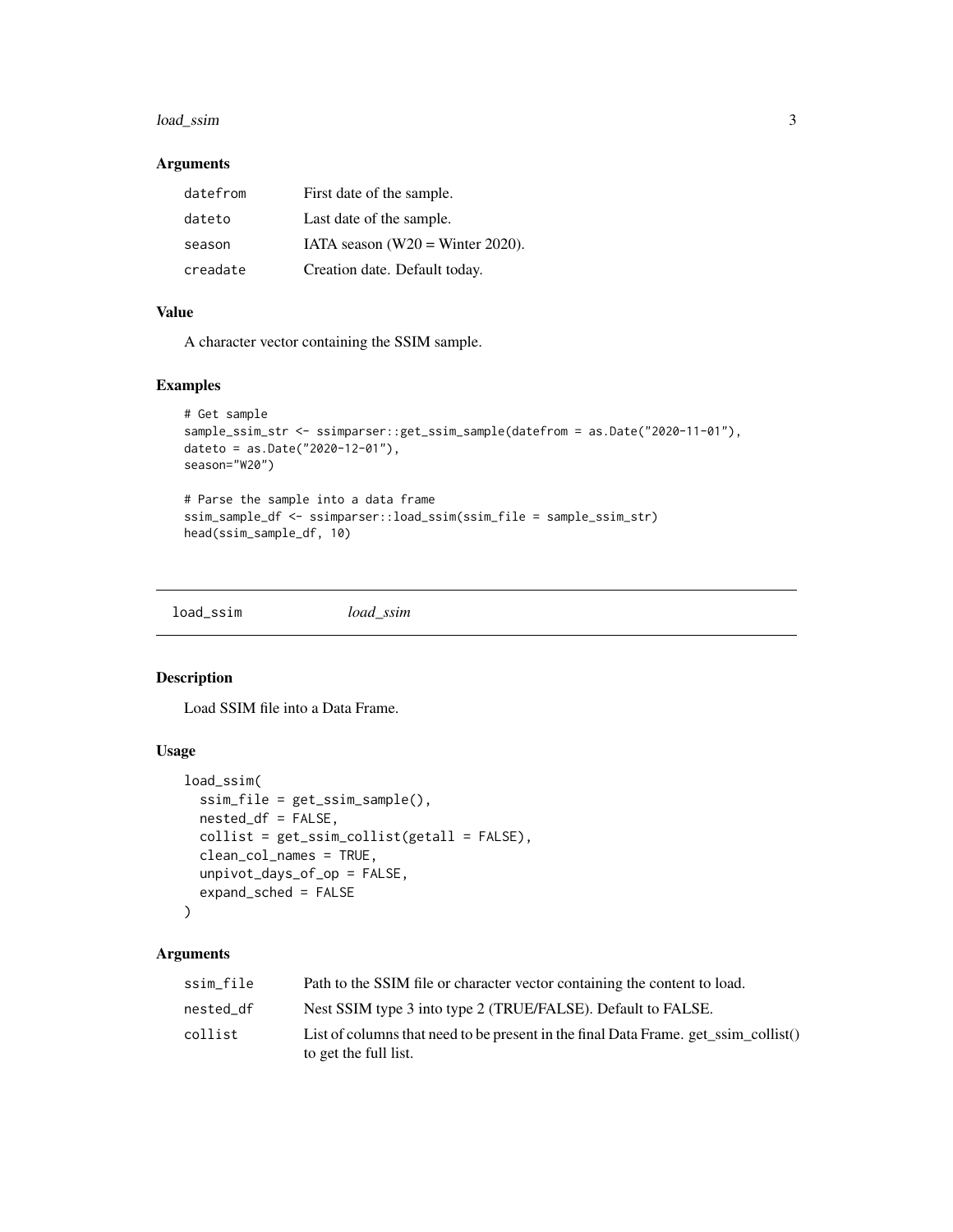<span id="page-3-0"></span>

| clean_col_names    |                                                                                                            |
|--------------------|------------------------------------------------------------------------------------------------------------|
|                    | Clean column names in the final Data Frame by removing type2/type3 prefixes<br>(TRUE/FALSE). Default TRUE. |
| unpivot_days_of_op |                                                                                                            |
|                    | Unpivot the schedules by creating a schedule by day of operation (TRUE/FALSE).<br>Default FALSE.           |
| expand_sched       | Expand schedules into flights.                                                                             |

#### Value

Data Frame (nested or not) containing the schedules (or flights when schedules were expanded).

#### Examples

```
# Get a sample as a character vector
sample_ssim_string <- ssimparser::get_ssim_sample(datefrom = as.Date("2020-11-01"),
dateto = as.Date("2020-12-01"),
season = "W20",
creadate = as.Date("2020-12-02"))
# Write sample to temp dir
sample_ssim_file <- tempfile()
write(sample_ssim_string, sample_ssim_file, append = FALSE)
# Load sample, expand schedules to flights and display the traffic
# by month and departure airport ICAO
ssimparser::load_ssim(ssim_file = sample_ssim_file,
expand_sched = TRUE) %>%
dplyr::group_by(format(flight.flight_date,"%Y-%m"), adep_icao) %>%
dplyr::summarise(n=dplyr::n())
# Get the unique list of airports ICAO
ssimparser::load_ssim(ssim_file = sample_ssim_file, expand_sched = TRUE,
collist = c("type3.adep_icao", "type3.ades_icao")) %>% unique()
# Nest the type 3 into type 2
ssim_nested <- ssimparser::load_ssim(ssim_file = sample_ssim_file,
expand_sched = FALSE, nested = TRUE)
head(ssim_nested)
# Remove the sample SSIM file
unlink(sample_ssim_file)
```
load\_ssim\_flights *load\_ssim\_flights*

#### Description

Load multiple SSIM file, expand to flights, and return the result as a Data Frame. In case of period overlap for a specific flight date, information from the latest file will be used, so beware of the file order in parameter ssim\_files.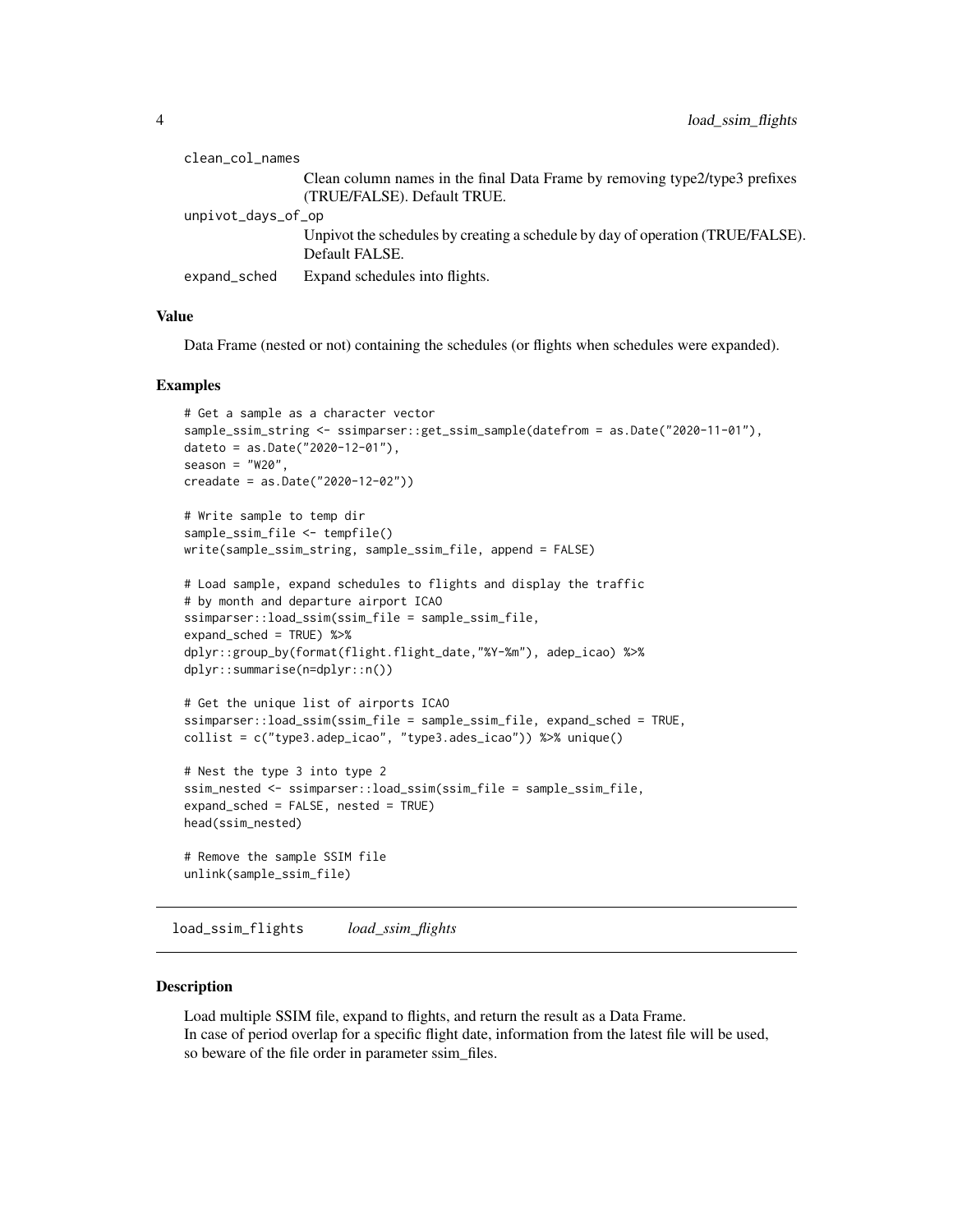load\_ssim\_flights 5

# Usage

```
load_ssim_flights(
  ssim_files = c("AFR_20201115.txt", "AFR_20201116.txt"),
  collist = get_ssim_collist(getall = FALSE),
  clean_col_names = TRUE
\lambda
```
# Arguments

| ssim files      | List of SSIM files to load, in the correct order (from the first to load to the last<br>file to load).       |
|-----------------|--------------------------------------------------------------------------------------------------------------|
| collist         | List of columns that need to be present in the final Data Frame. get_ssim_collist()<br>to get the full list. |
| clean_col_names |                                                                                                              |
|                 | Class column names in the final Data Frame by removing type? type? prefixes                                  |

Clean column names in the final Data Frame by removing type2/type3 prefixes (TRUE/FALSE). Default TRUE.

# Value

Data Frame containing the flights.

#### Examples

```
# Get 3 samples as a character vector
samples <- data.frame(sampleid = c(1:3)) %>%
dplyr::rowwise() %>%
 dplyr::mutate(
 filename = tempfile(),
samplestring = ssimparser::get_ssim_sample(datefrom = as.Date("2020-11-01") + (sampleid * 3),
 dateto = as.Date("2020-12-01") + (sampleid * 3),
 season = "W20".creadate = as.Date("2020-11-01") + sampleid)
)
# Write the samples to tempdir
for (i in 1:3)
{
 write(samples[i,]$samplestring, samples[i,]$filename, append = FALSE)
}
# Load the 3 samples and display the total traffic per day
ssimparser::load_ssim_flights(ssim_files = samples$filename) %>%
dplyr::group_by(flight_date = as.Date(flight.flight_date)) %>%
dplyr::summarise(total_flights = dplyr::n()) %>%
dplyr::arrange(desc(flight_date))
# Unlink temp files
for (i in 1:3)
{
  unlink(samples[i,]$filename)
}
```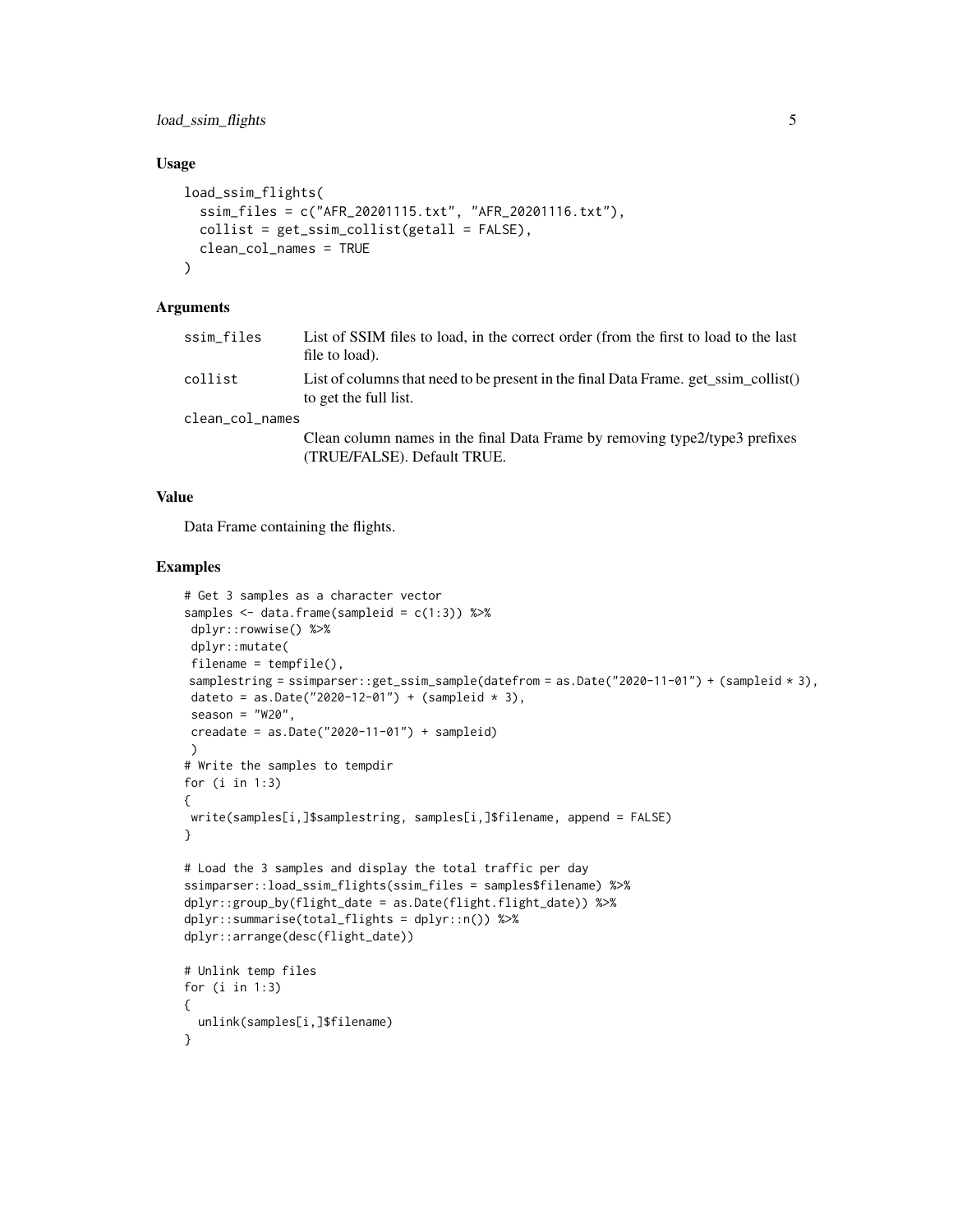<span id="page-5-0"></span>

# Description

Parse SSIM file (types 2 and 3) into a Data Frame.

Bugs report: <https://github.com/sthonnard/ssimparser>

# ssimparser functions

get\_ssim\_collist() Get the list of columns that can be parsed from SSIM.

load\_ssim(ssim\_file) Parse SSIM file into a Data Frame.

load\_ssim\_flights(ssim\_files) Parse multiple SSIM files, expand to flights, and return the result into a Data Frame.

### get\_ssim\_sample()

Get a sample SSIM file as a character vector.